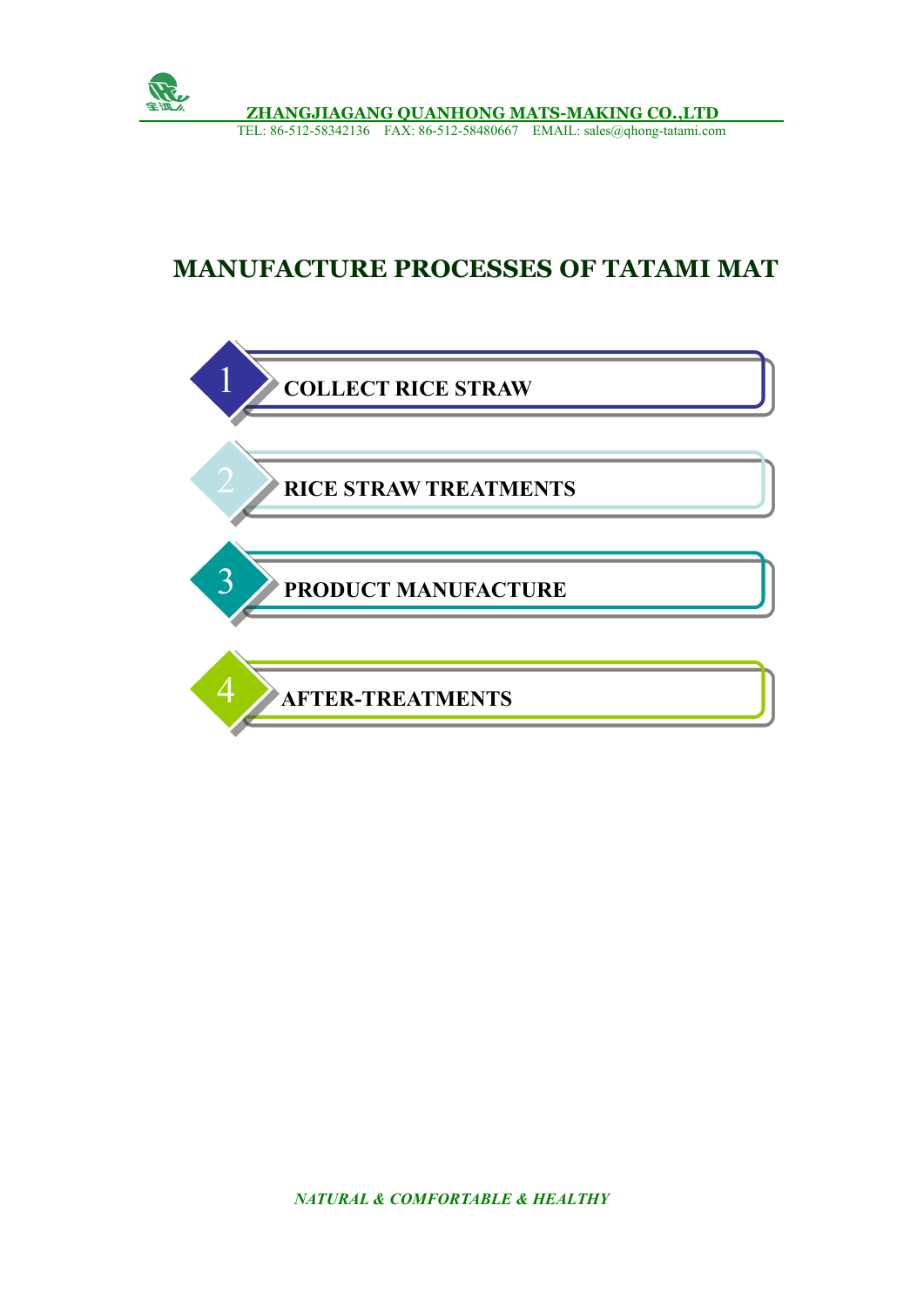## **ZHANGJIAGANG QUANHONG MATS-MAKING CO.,LTD**

TEL: 86-512-58342136 FAX: 86-512-58480667 EMAIL: sales@qhong-tatami.com



**Step 1**

## **Collect Rice Straw**

Only more than 400 days outside stacked rice straw can be purchased, less moisture than new reaped rice straw. There is no guarantee that farmers do not use agricultural chemicals while farming, however, more than 400 days outside stacking can dilute nearly all the agricultural chemicals. Tatami mat is easy to grow bugs and uneven after a period of time use if made of new reaped rice straw.





*NATURAL & COMFORTABLE & HEALTHY*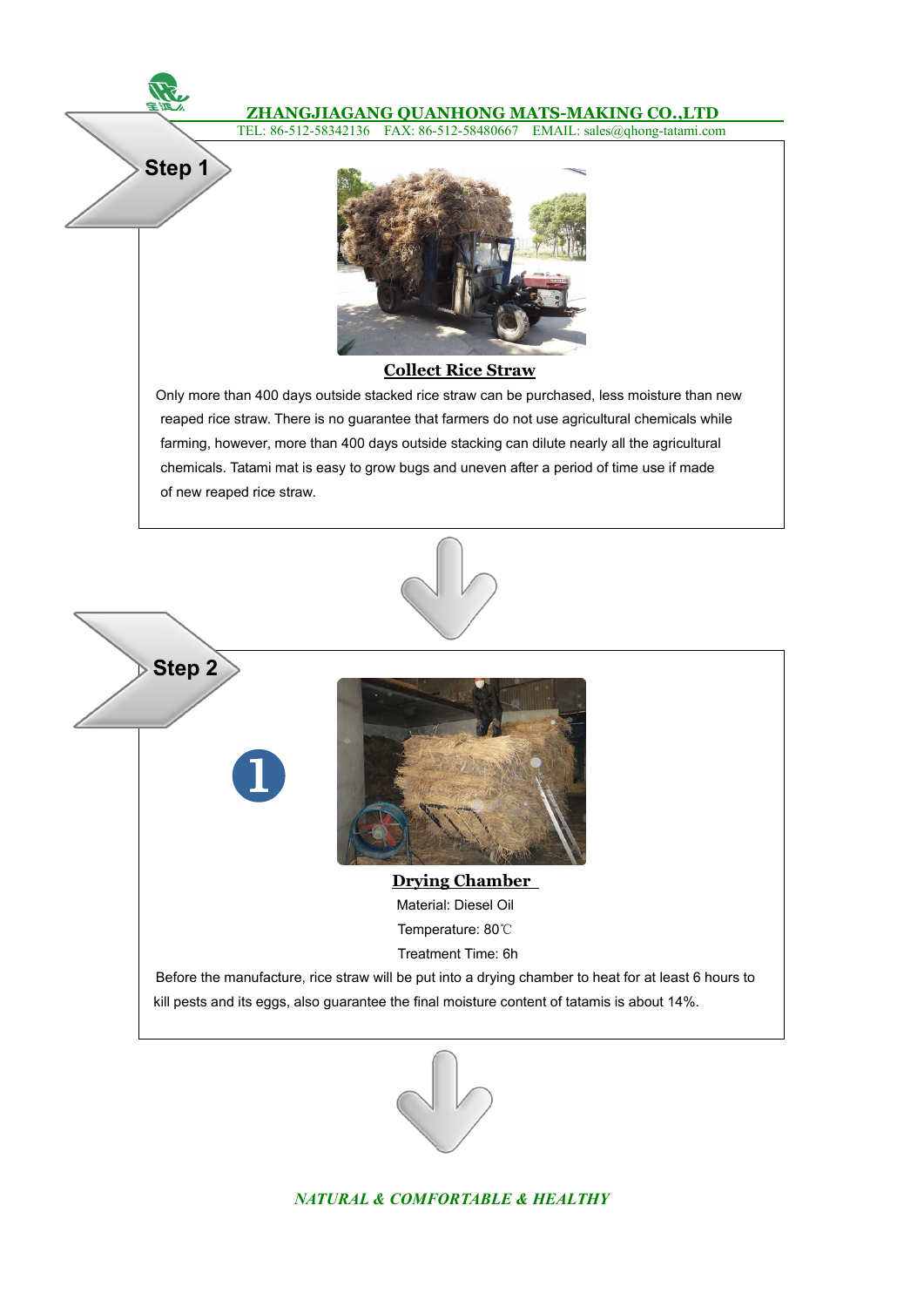

## **ZHANGJIAGANG QUANHONG MATS-MAKING CO.,LTD**

TEL: 86-512-58342136 FAX: 86-512-58480667 EMAIL: sales@qhong-tatami.com







This machine will compress 7 layers rice straw into the demanded thickness, then cut into the specified length.

*NATURAL & COMFORTABLE & HEALTHY*